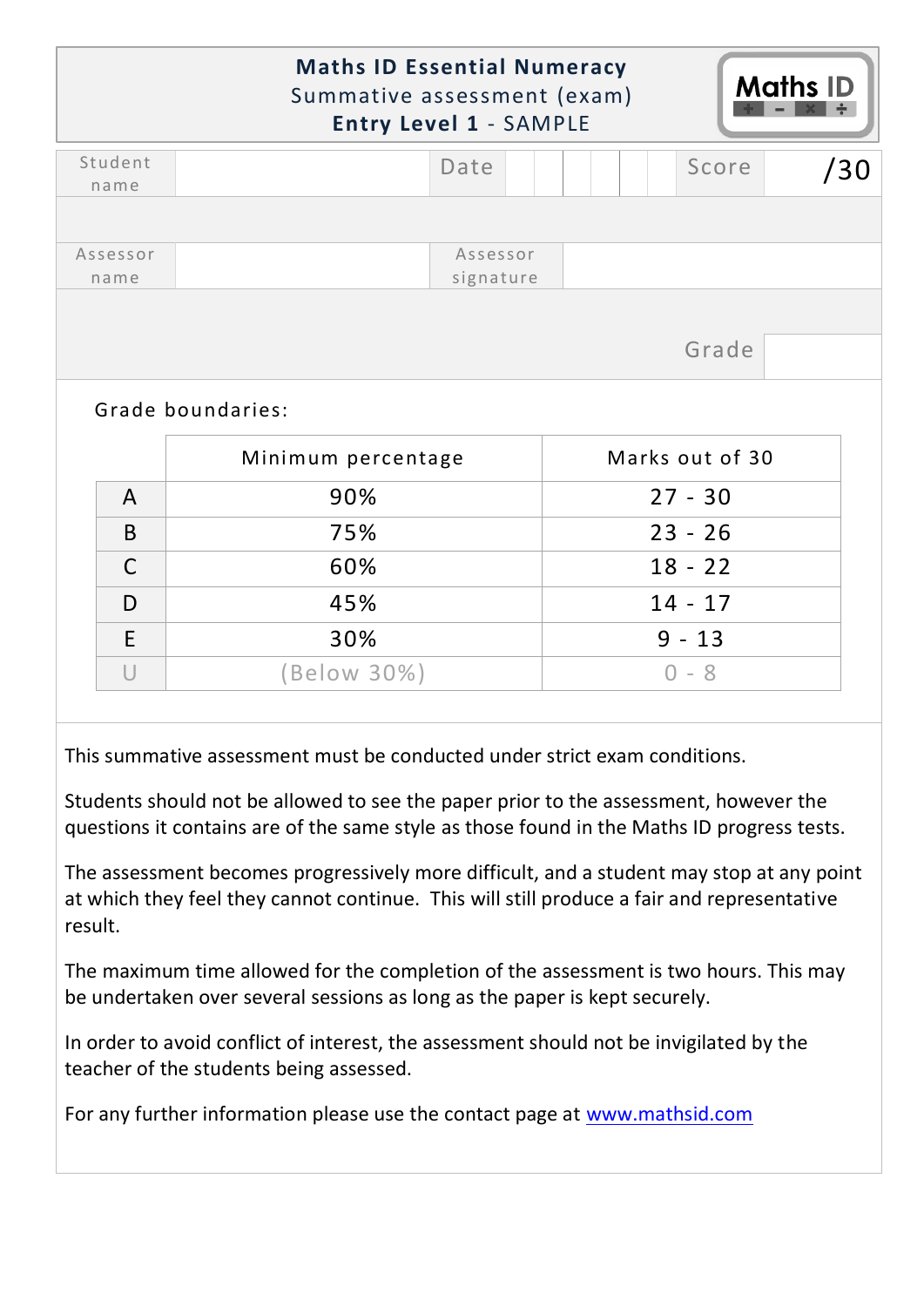

Mark for this page :  $/10$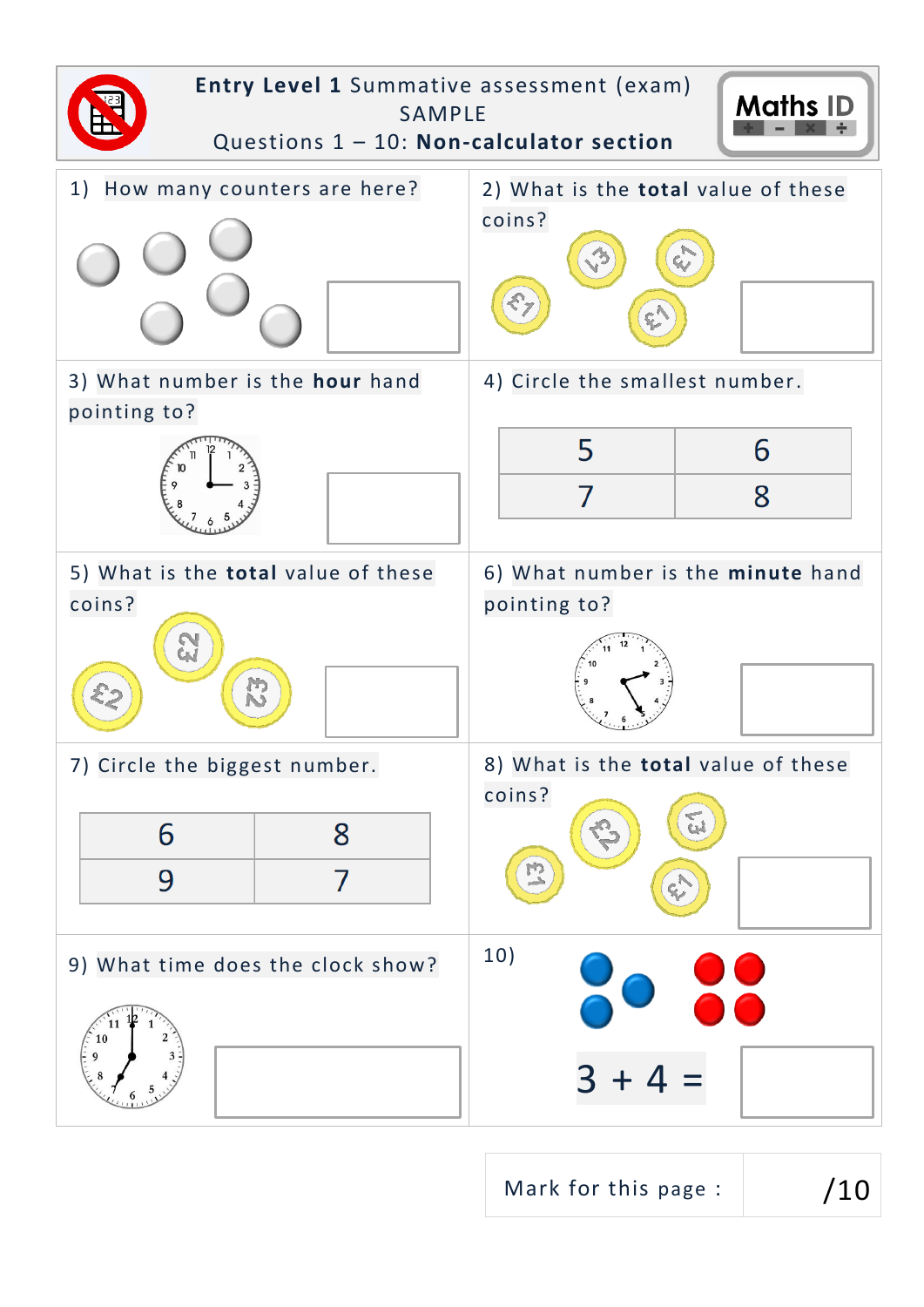

Mark for this page :  $/10$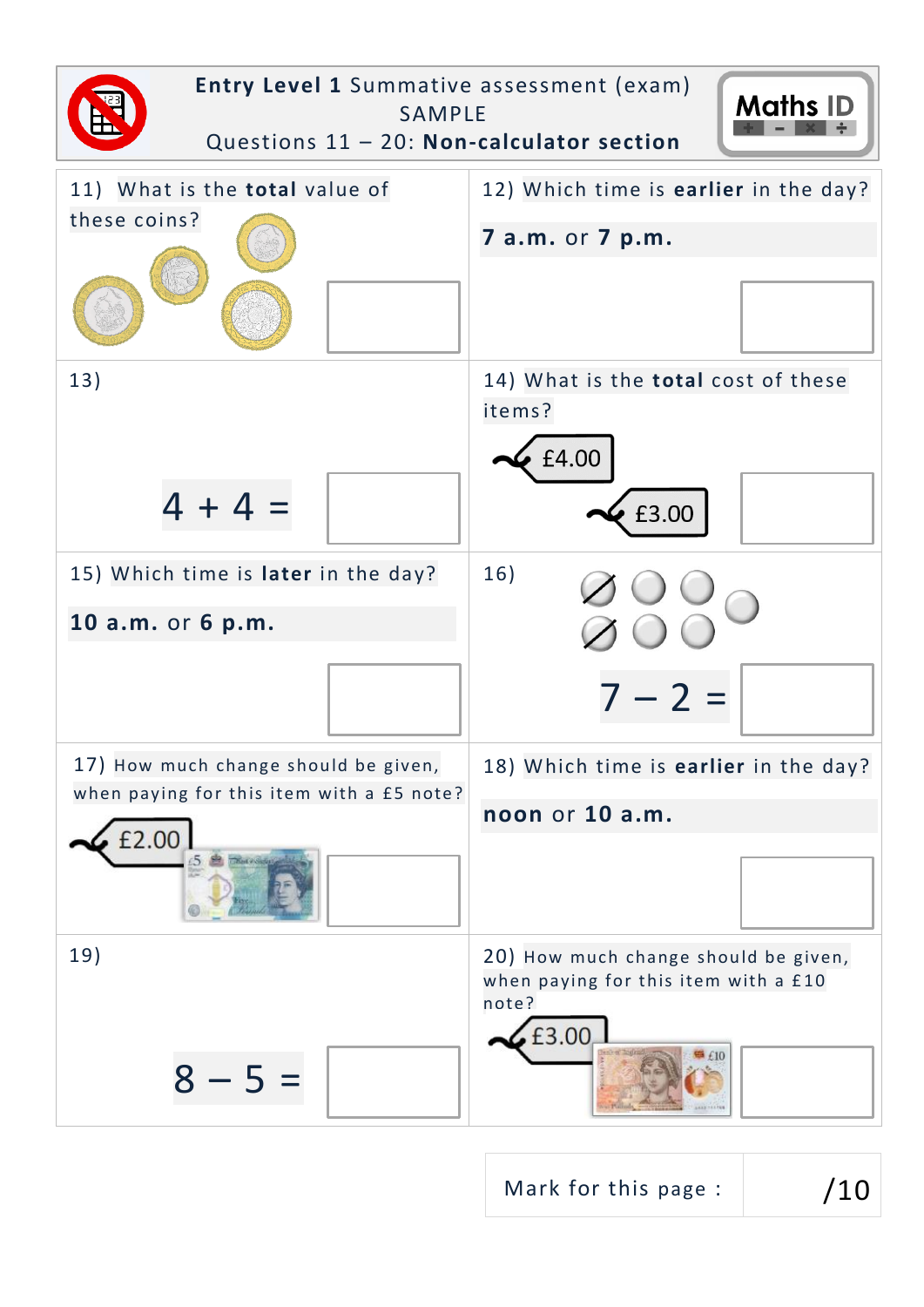